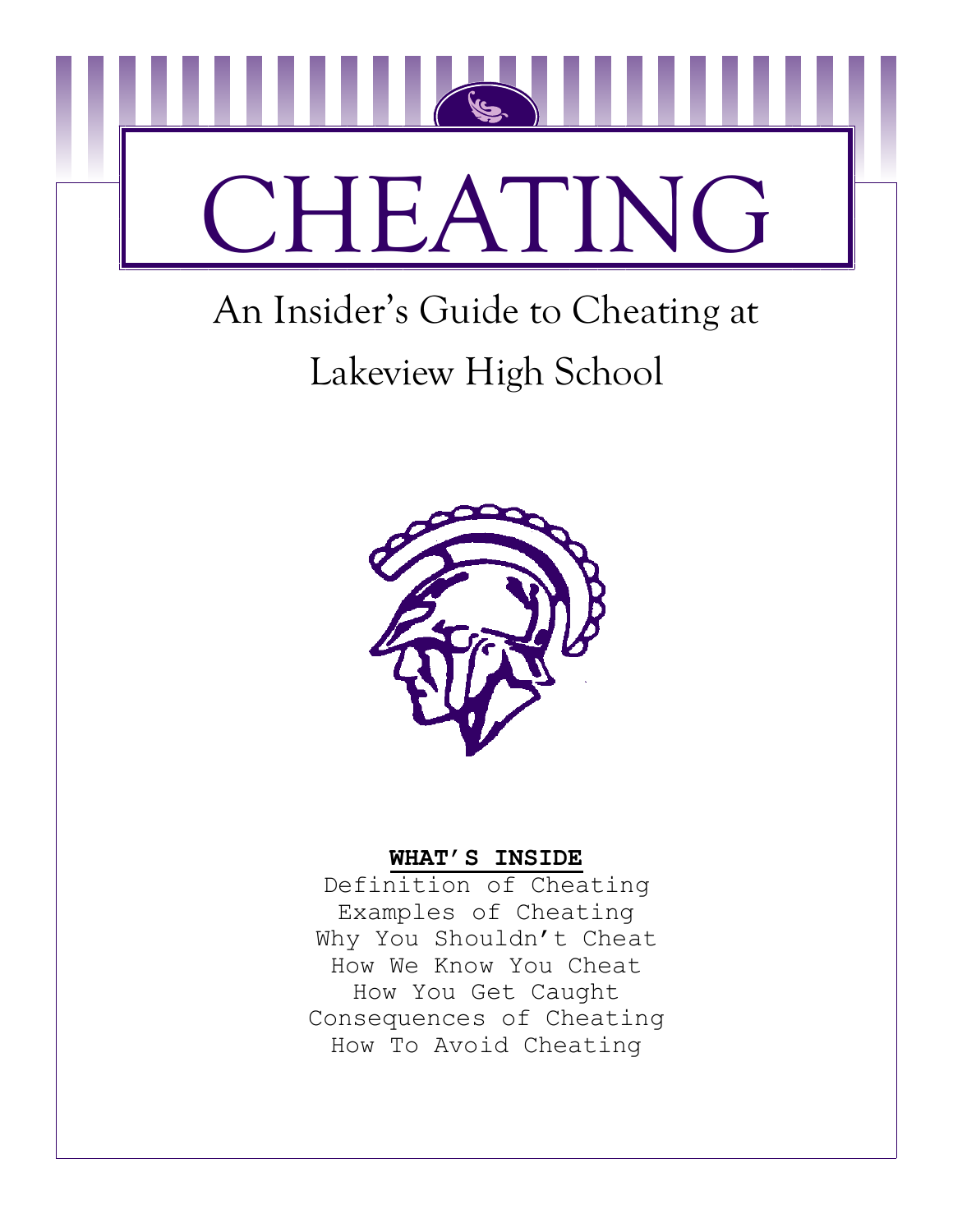# CHEATING

*An Insider's Guide to Cheating at Lakeview High School* 

### **Definition of Cheating**

Lakeview High School defines cheating as using someone else's words, work, and/or ideas and claiming them as your own.

### **Examples of Cheating**

- Hiring someone to write a paper
- Buying a paper or project
- Sharing files (e.g., an Excel Worksheet) in a business class
- Copying math homework
- Building on someone else's ideas without proper citations
- Turning in someone else's "Canticle" journals
- Letting your science lab partner do all the work and just putting your name on the final report
- Letting Dad build your cathedral for your Mod 10 Project
- Looking at another's test
- Turning in your brother's or sister's old Civil War project

## **Why You Shouldn't Cheat**

People's words, work, and/or ideas are considered  *"intellectual property"* 

 - meaning the creator owns them.

For example, the courts ruled that individuals could not exchange music over Napster because the artists who created the songs owned them.

Therefore, if you do use someone else's words, work, and/or ideas, give them credit where credit is due.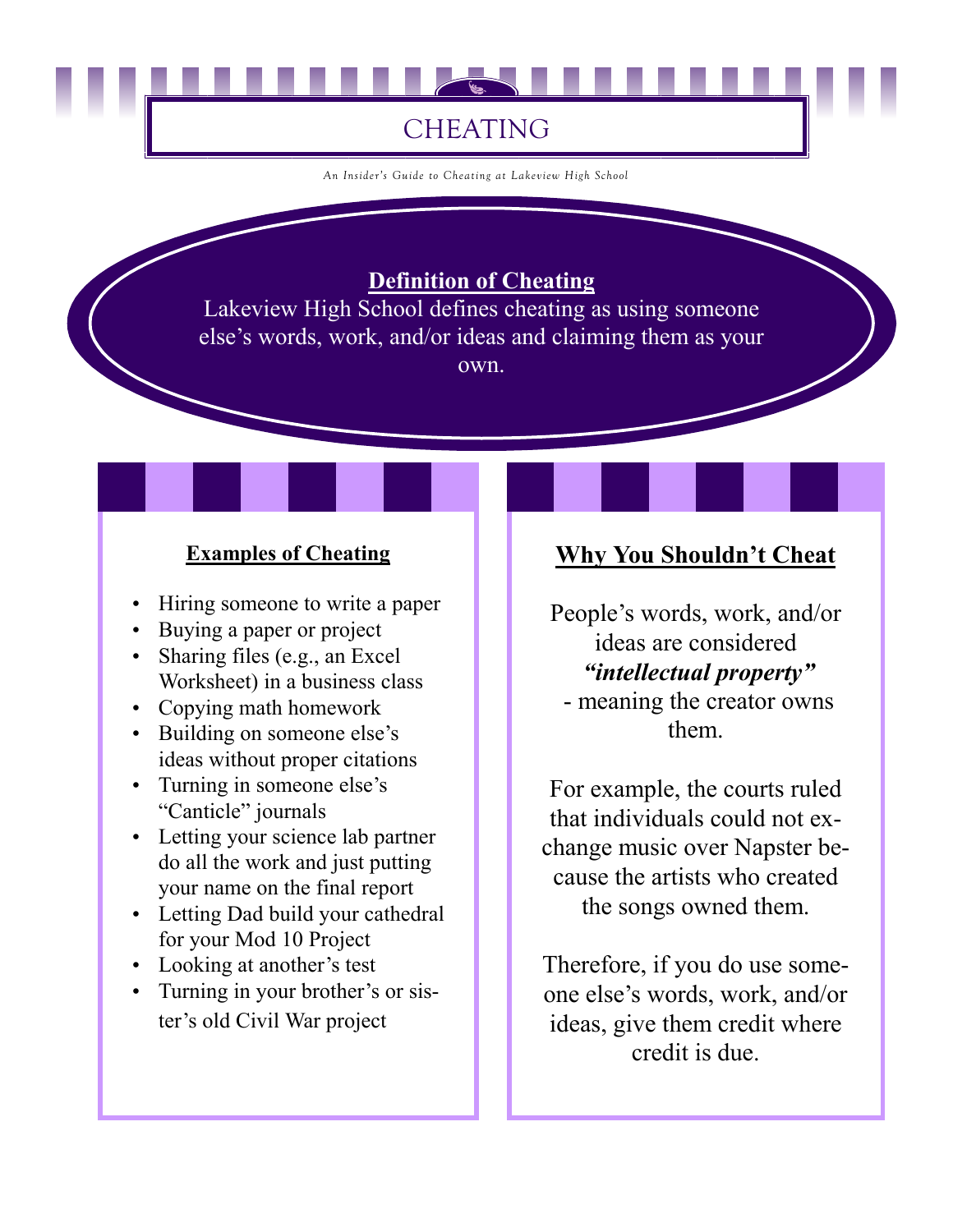## CHEATING

*An Insider's Guide to Cheating at Lakeview High School* 

#### **How You Get Caught**

#### New Technology

•

*The staff at the High School can simply plug a phrase from your work into a simple search engine and find where in cyberspace you scammed an idea or paper.* 

#### Teachers Talk

*Teachers do talk to one another. You would be surprised to find out that some students have tried to turn in work in one class that their friends have turned in in another teacher's class.* 

#### Teachers Remember

*Work that was turned in by a friend or relative years before can still be recognized by teachers if you try to turn it in again as your own work.* 

#### **How We Know You Cheat**

#### Teachers Know Your Writing

*Teachers know how students write. It doesn't take much to recognize what was written by a particular student or what was written by someone else - say on a website.*

#### Your Work Is Too Similar

*When teachers read a set of tests, lab reports, essays, or papers, they do not forget what other students have written. There is a fine line between collaboration and plagiarism - don't cross it!*

#### **Paraphrasing**

*Even though you reword someone else's words, you still must properly give them credit for the ideas you have built on. Don't fall into this trap of passing someone's ideas off as your own.*

### **CONSEQUENCES OF CHEATING**

**The consequences for getting caught plagiarizing someone else's words, works, and/or ideas will range from receiving no credit for the assignment until the works is yours to losing credit for the entire class.**